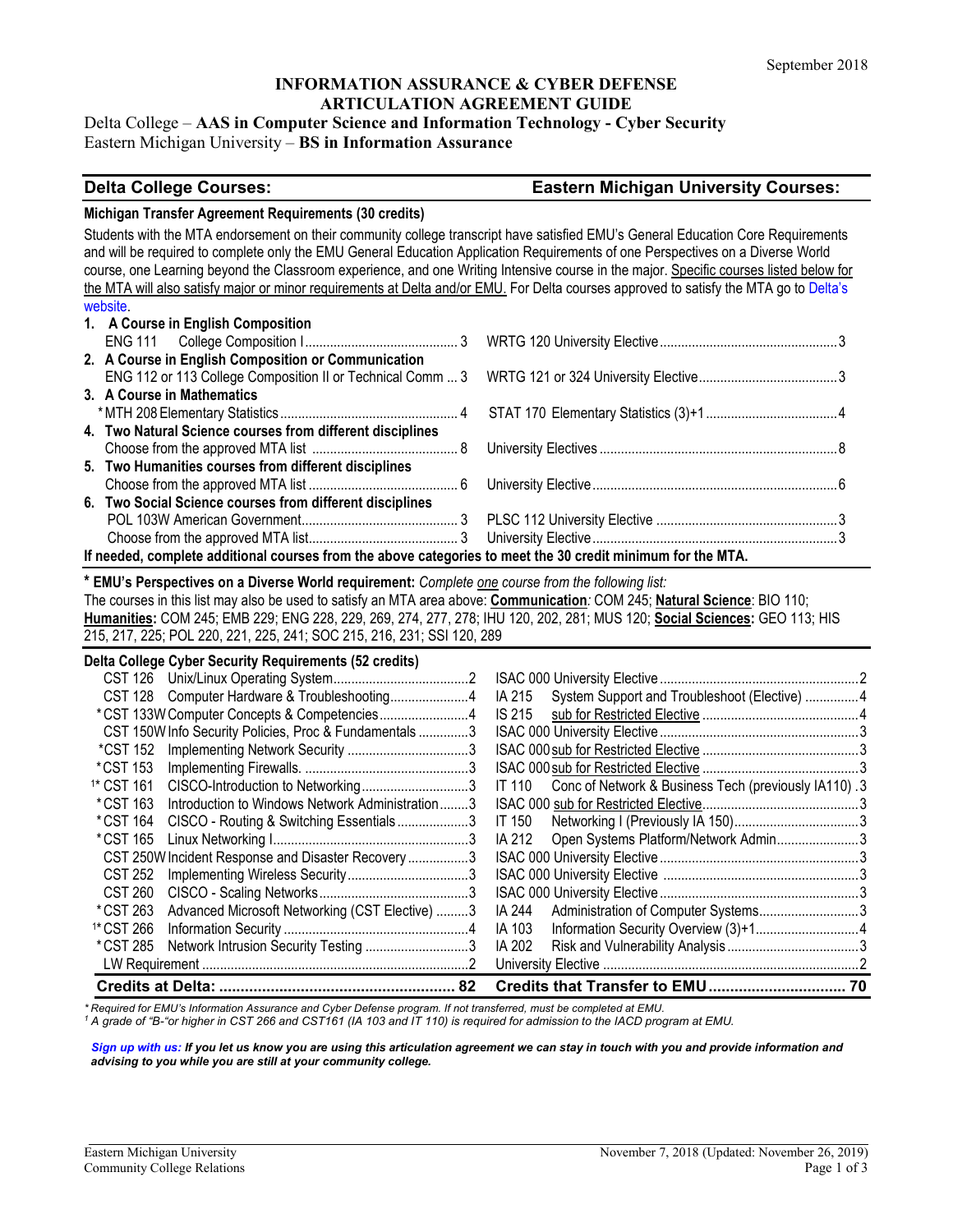# **INFORMATION ASSURANCE & CYBER DEFENSE ARTICULATION AGREEMENT GUIDE**

Delta College – **AAS in Computer Science and Information Technology - Cyber Security** Eastern Michigan University – **BS in Information Assurance**

# **Completion of the Bachelor of Science in Information Assurance & Cyber Defense**

IA 103 and IT 110 (CST 266 and CST 161 at Delta) must be completed with a grade of "B-" or higher for admission to the IA major and to enroll in IA 300-level courses. All students must take at least 45 credits at the 300 level or above in the IA/CD program.

## **Major Requirements (54 credits)**

## **Required Courses (45 credits)**

| IA 322  |                                               |  |
|---------|-----------------------------------------------|--|
| IA 329W | Policy Development in Info Assurance (GEWI) 3 |  |
| IA 385  |                                               |  |
| IA 400  | Malware Analysis & Reverse Engineering 3      |  |
| IA 427  |                                               |  |
| IA 445  | Ethical Hacking and Offensive Security 3      |  |
| IA 455  |                                               |  |
| IA 462  | Adv. Operating Systems Security & Admin  3    |  |
| IA 473  | Network Forensics & Analytics (was IA 430) 3  |  |
| IA 495  |                                               |  |
| IT 254  | Networking II (Previously IA 354)  3          |  |
|         |                                               |  |

# **IA Restricted Electives (9 hours)**

| IA 240 Intelligence Analysis (3)                        |
|---------------------------------------------------------|
| <sup>1</sup> IA 387L4 Co-operative Education (GELB) (3) |
| IA 425 Cyber Crime Investigation I (3)                  |
| IA 428 Digital Forensics II (3)                         |
| IA 471 Data and Privacy (3)                             |
| IA 474 Applied Data Mining for IA (3)                   |
| IA 475 Adv Topics in Information Security (3)           |
| IA 476 Enterprise Security Analytics (3)                |
| IT 145 Task Automation for IT Admins (3)                |
| IT 219 Intro to Human-Computer Interaction (3)          |
| IT 221 Web Server Administration and Development (3)    |
| IT 256 Managing Virtualization & Cloud Computing (3)    |
| IT 375 Wireless Networks Administration (3)             |
| Any IA, IT, CIS, or COSC 300-level or higher (3)        |

Sample Sequences for completing the program: *Courses may not be offered every semester. Meet with a program advisor to plan a program of study.*

# **FALL START**

|                  | Fall semester (12 credits)   |  |
|------------------|------------------------------|--|
|                  |                              |  |
| IA 329W          |                              |  |
| IA 385           |                              |  |
|                  | Winter semester (12 credits) |  |
| IT 254           |                              |  |
| IA 400           |                              |  |
| IA 427           |                              |  |
|                  |                              |  |
|                  |                              |  |
|                  | Fall semester (12 credits)   |  |
| IA 322           |                              |  |
| <b>IA 445</b>    |                              |  |
| IA 473           |                              |  |
| IA 495           |                              |  |
|                  | Winter semester (15 credits) |  |
| IA 455           |                              |  |
| IA 462           |                              |  |
|                  |                              |  |
| WINTER START     |                              |  |
|                  | Winter semester (15 credits) |  |
|                  |                              |  |
|                  |                              |  |
|                  |                              |  |
| IA 385           |                              |  |
|                  | Fall semester (15 credits)   |  |
|                  |                              |  |
| IA 322<br>IA 400 |                              |  |
| IA 427           |                              |  |
|                  |                              |  |
| IT 254           | Winter semester (12 credits) |  |
| IA 445           |                              |  |
| IA 462           |                              |  |
| IA 473           |                              |  |
|                  | Fall semester (12 credits)   |  |
| IA 455           |                              |  |
| IA 495           |                              |  |
|                  |                              |  |
|                  |                              |  |

<sup>1</sup> *Satisfies EMU's Learning Beyond the Classroom requirement*

*NOTE: A minimum of 124 credits is required to graduate. If insufficient credits are transferred, students must take additional credits at EMU to satisfy the 124 credit minimum.*